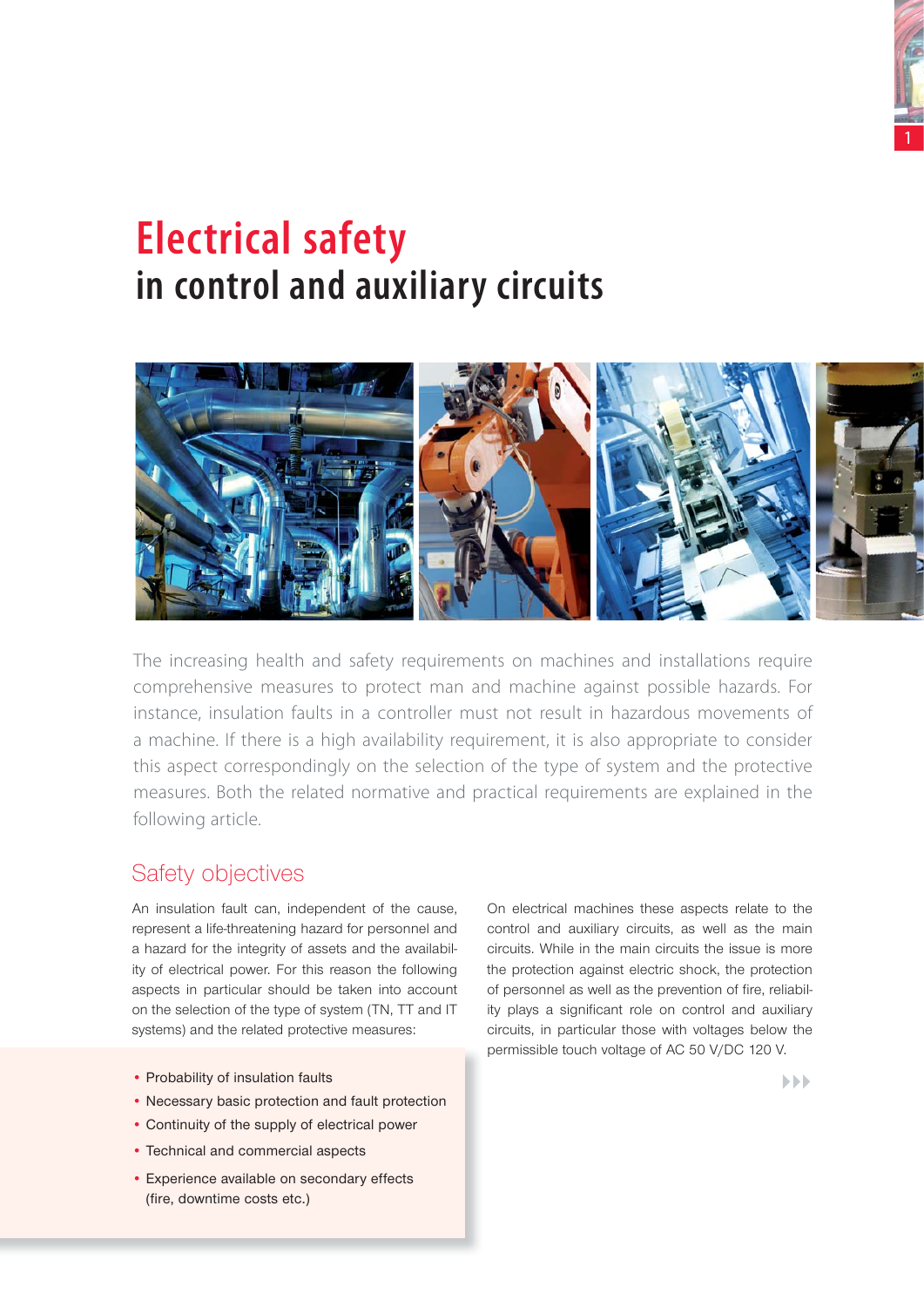# **ELECTRICAL SAFETY**

# IN CONTROL AND AUXILIARY CIRCUITS

# **AUXiliary and control circuits**

In DIN VDE 0100-557 (VDE 0100-557) a differentiation is made between control circuits and auxiliary circuits. Accordingly, this standard is always to be applied if there is no other independent standard. As such DIN VDE 0100-557 (VDE 0100-557) is not to be applied, for example, to

- Electrical equipment of machines: DIN EN 60204 (VDE 0113) series of standards;
- Installations and equipment for the transmission and processing of information for the public electricity supply: DIN VDE 0800-1 (VDE 0800-1) and DIN VDE 0804 (VDE 0804);
- Electrical equipment for furnaces: DIN EN 50156-1 (VDE 0116-1);
- Auxiliary equipment and control systems in high power installations exceeding rated AC voltages of 1 kV: DIN VDE 0101 (VDE 0101);
- Alarm systems for fire, intrusion and hold-up: DIN VDE 0833 (VDE 0833) series of standards.

In DIN VDE 0100-557 (VDE 0100-557):2007-06 and DIN EN 60204-1 (VDE 0113-1):2007-06 both earthed and unearthed control circuits are addressed. Therefore the key differences are given in the following.

# Earthed or unearthed control circuits?

On the occurrence of an insulation fault  $R_F$  a fault current  $I_F$ , flows in the earthed system (TN system); in the event of a very low-resistance insulation fault this current corresponds to the short circuit current  $I_{K}$ . This situation then triggers the overcurrent protective device and the supply of power is interrupted. Residual current devices (RCD) also shut down.

**F I G . 1 : Unearthed control circuit (IT system) and earthed control circuit (TN system) (***I***m <<** *I***F!) (Note: Disconnection point for insulation test)**



By contrast, in the IT system the active conductors are not connected to earth and such a small fault current flows on the first insulation fault that disconnection is not necessary (DIN VDE 0100- 410 paragraph 411.6). To prevent the triggering of the overcurrent protective device on a second fault on one of the other conductors, the first fault is detected and signalled by the insulation monitoring device (IMD). The system operator is therefore informed and can undertake the maintenance measures at a suitable time. The other key advantage: the supply of power is maintained and operation is not interrupted. Particularly in industrial installations that require a high level of continuity (e.g. automotive, glass production etc.), this is a significant advantage and avoids high costs associated with failures.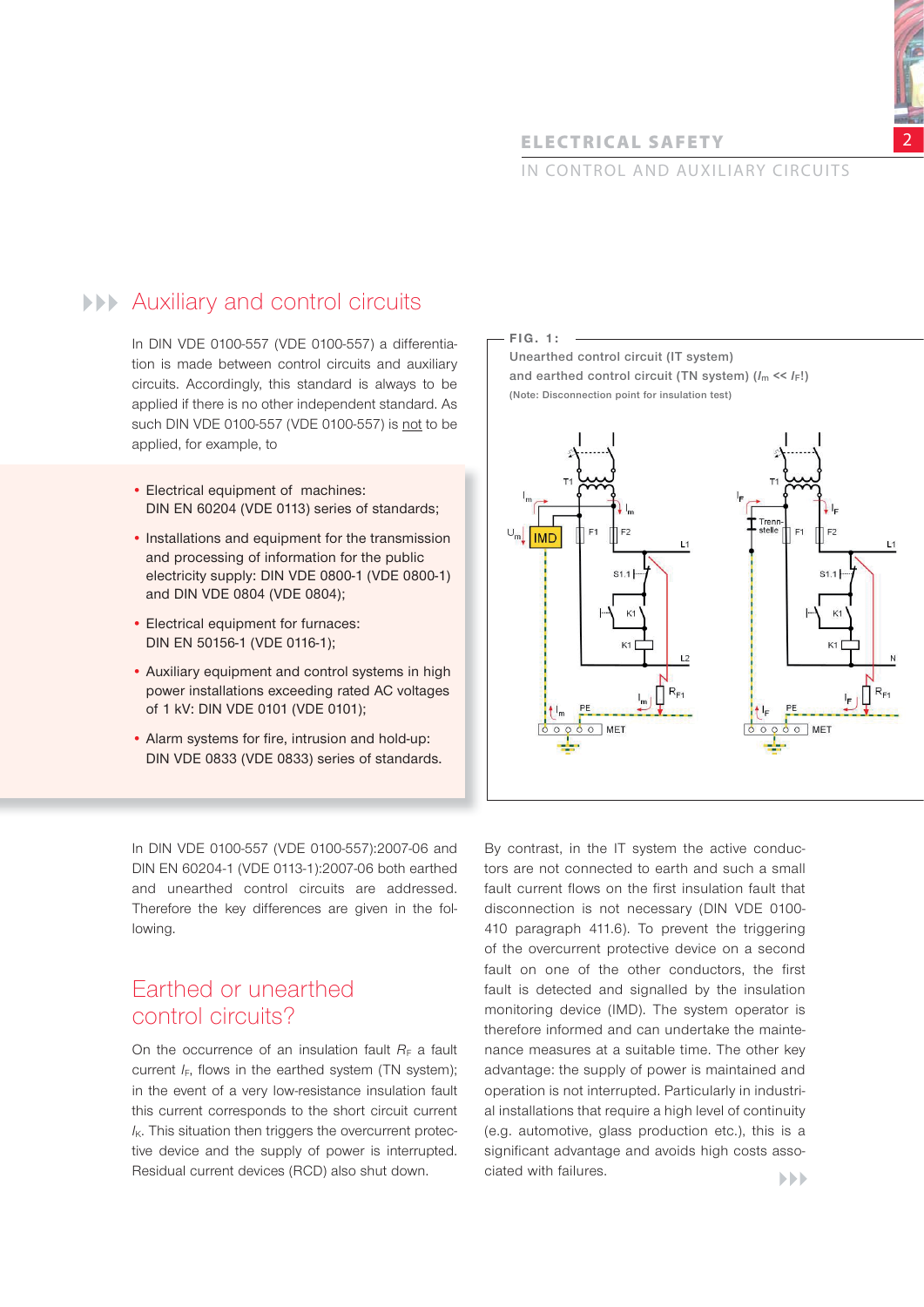**ELECTRICAL SAFETY** 

# IN CONTROL AND AUXILIARY CIRCUITS

# More operational safety, also on symmetrical insulation faults

According to E DIN EN 60204-1(VDE 0113-1) section 9.4.3.1 methods shall be provided to reduce the probability of an insulation fault in a control circuit that can cause maloperation – such as unintentional starting, potentially hazardous motions or prevent stopping of the machine. Here the usage of IT systems with insulation monitoring has the highest priority.

In control circuits, symmetrical insulation faults can also occur due to dirt, dust or moisture, e.g., on limit switches; these faults then prevent shutdown or cause the installation to switch on in an uncontrolled manner. Symmetrical insulation faults are defects in the insulation of an electrical installation or equipment creating a resistive path to earth having approximately the same resistance from all phase conductors to earth.

On sensitive control inputs, two high-resistance insulation faults are enough to "set" the input. These faults do not then cause the overcurrent protective device to trigger, as the fault current is significantly lower than the necessary short circuit current. Residual current devices can also not provide any help, as the outgoing and return currents are identical and there is therefore no residual current that could trigger the RCD. On the selection of the appropriate insulation monitoring device, attention is to be paid to ensuring the device detects symmetrical insulation faults. Earth fault relays that measure the displacement voltage to earth as the evaluation criterion do not meet this condition due to the measuring principle used. According to E DIN EN 60204-1(VDE 0113-1) section 9.4.3.1 and DIN VDE 0100-557 (VDE 0100-557) section 557.3.4.3, insulation monitoring devices must meet the requirements of DIN EN 61557-8 (VDE 0413-8).



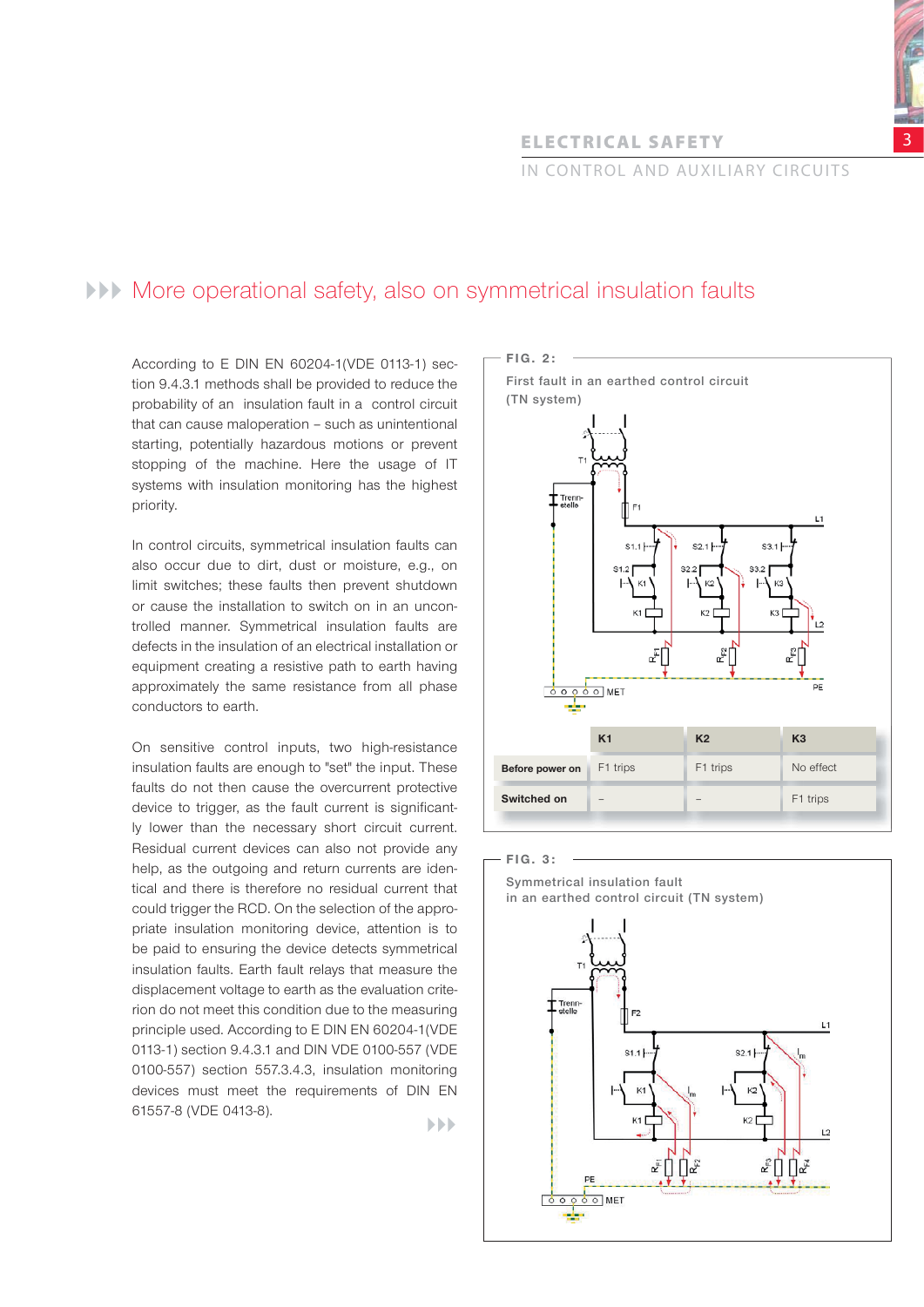# **ELECTRIC AL SAFETY**

# IN CONTROL AND AUXILIARY CIRCUITS

 $\blacktriangleright\blacktriangleright\blacktriangleright$ On the occurrence of a first fault in an IT system, the two standards define different actions. While DIN VDE 0100-557 (VDE 0100-557) requires, in section 557.6.3.2, that an insulation fault must be signalled (minimum insulation resistance 100  $\Omega$ /V), section 9.4.3.1 of DIN EN 60204 (VDE 113-1) requires an automatic disconnection of the control circuit. This requirement is, however, contrary to the actual intention of an IT system, specifically to make possible continued operation despite a first fault. Section 411.6.1 of DIN VDE 0100-410 (VDE 0100-410) also states that the fault current on the occurrence of a single fault to an exposed-conductive partor to earth is low and automatic disconnection is not necessary – however it is a prerequisite that the exposed-conductive parts are earthed individually, in groups or collectively and the condition RA x  $Id = 50$  V (for AC systems) or ≤ 120 V (for DC systems) is met. The draft standard E DIN EN 60204-1(VDE 0113-1) published in 2014, however, also states that signalling can be used in control circuits if disconnection represents a risk for the operation of the machine or the installation. As such here the planner is required to estimate this such here the planner is required to estimate this Correct selection of an insulation issue in a risk analysis.



### **F I G . 5 :**

**Operating principle of an insulation monitoring device with superimposed measuring voltage where** *R***i is correspondingly high-impedance and therefore**  *I***m is very low (ideally < 1 mA)**



# monitoring device (IMD)

Insulation monitoring devices are described in the product standard DIN EN 61557-8 (VDE 0413-8). To detect also symmetrical insulation faults, the insulation monitoring device must employ a suitable measurement technique. Insulation monitoring devices that evaluate the displacement voltage (so-called earth fault relays) cannot detect this fault condition and for this reason are also not allowed to be used as insulation monitoring devices according to DIN EN 61557-8 (VDE 0413-8).

In principle IMDs can be equipped with various measurement techniques. During selection it is to be ensured they are also suitable for AC circuits in which there are, e.g., rectifiers that are electrically connected to the AC circuit. An insulation fault in the DC circuit can have negative effects on IMDs that operate using the measurement principle of superimposed DC and result in fault messages.